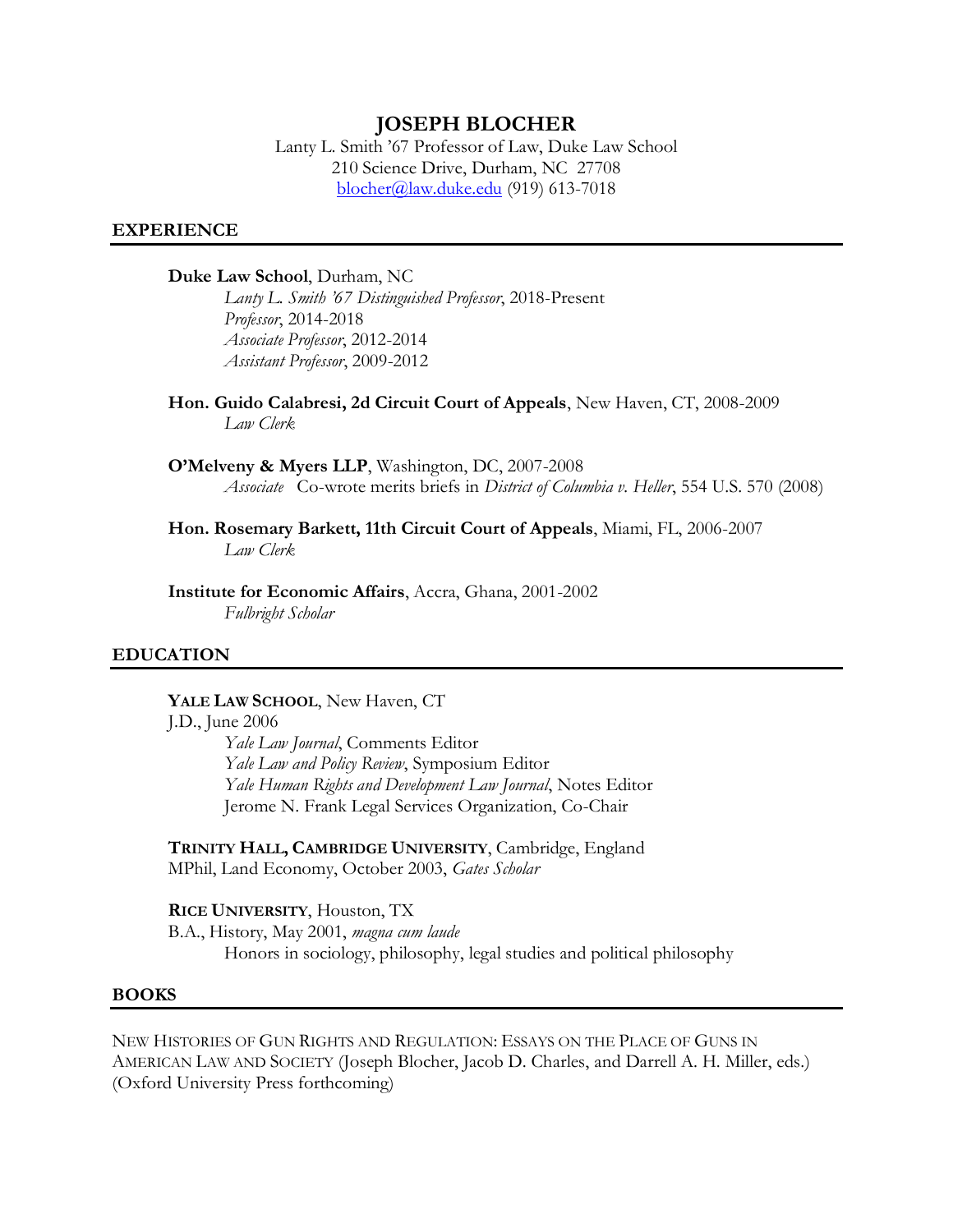FIREARMS LAW AND THE SECOND AMENDMENT (Foundation Press forthcoming)

THE POSITIVE SECOND AMENDMENT: RIGHTS, REGULATION, AND THE FUTURE OF *HELLER* (with Darrell Miller) (Cambridge University Press 2018)

FREE SPEECH BEYOND WORDS (with Mark Tushnet and Alan Chen) (NYU Press 2017)

## **ARTICLES**

*La Navassa: Property, Sovereignty, and the Law of the Territories*, 131 YALE L.J. (forthcoming 2022) (with Mitu Gulati)

*Cities, Preemption, and the Statutory Second Amendment*, 87 U. CHI. L. REV. (forthcoming 2021)

*"Second-Class" Rhetoric, Ideology, and Doctrinal Change*, 110 GEO. L. J. (forthcoming 2021) (with Eric Ruben)

*Constitutional Gun Litigation Beyond the Second Amendment*, N.Y.U. ANN. SURVEY AM. LAW (forthcoming 2021) (with Noah Levine)

"Beyond Felons: Other Prohibited Classes of Arms Possession," *in* NEW HISTORIES OF GUN RIGHTS AND REGULATION: ESSAYS ON THE PLACE OF GUNS IN AMERICAN LAW AND SOCIETY (Joseph Blocher, Jacob D. Charles, and Darrell A. H. Miller, eds.) (Oxford University Press, forthcoming) (with Caitlin Carberry)

*Living with Guns: Legal and Constitutional Considerations for Those Cohabiting with Temporarily Prohibited Possessors*, JOURNAL OF THE AMERICAN ACADEMY OF MATRIMONIAL LAWYERS (forthcoming 2021) (with Maisie Wilson)

*When Guns Threaten the Public Sphere: A New Account of Public Safety Regulation Under Heller, 116 NW. U.* L. REV. 139 (2021) (with Reva B. Siegel)

*Pointing Guns*, 99 TEX. L. REV. 1173 (2021) (with Sam Buell, Jacob D. Charles, and Darrell A.H. Miller)

*Guns and Democracy*, *in* BRENNAN CENTER FOR JUSTICE, PROTESTS, INSURRECTION, AND THE SECOND AMENDMENT (Eric Ruben, ed. 2021) (with Reva Siegel)

*The Biggest Legal Obstacle to Gun Regulation: State Preemption Laws, Not the Second Amendment*, 111(7) AM. J. PUB. HEALTH 1192 (July 1, 2021)

*Why Regulate Guns?*, 48 J. L. MED. & ETHICS 11 (2021) (with Reva Siegel)

*True Threats and the Second Amendment*, 48 J. L. MED. & ETHICS 112 (2021) (with Bardia Vaseghi)

*Two Concepts of Gun Liberty*, 39 QUINNIPIAC L. REV. 363 (2021)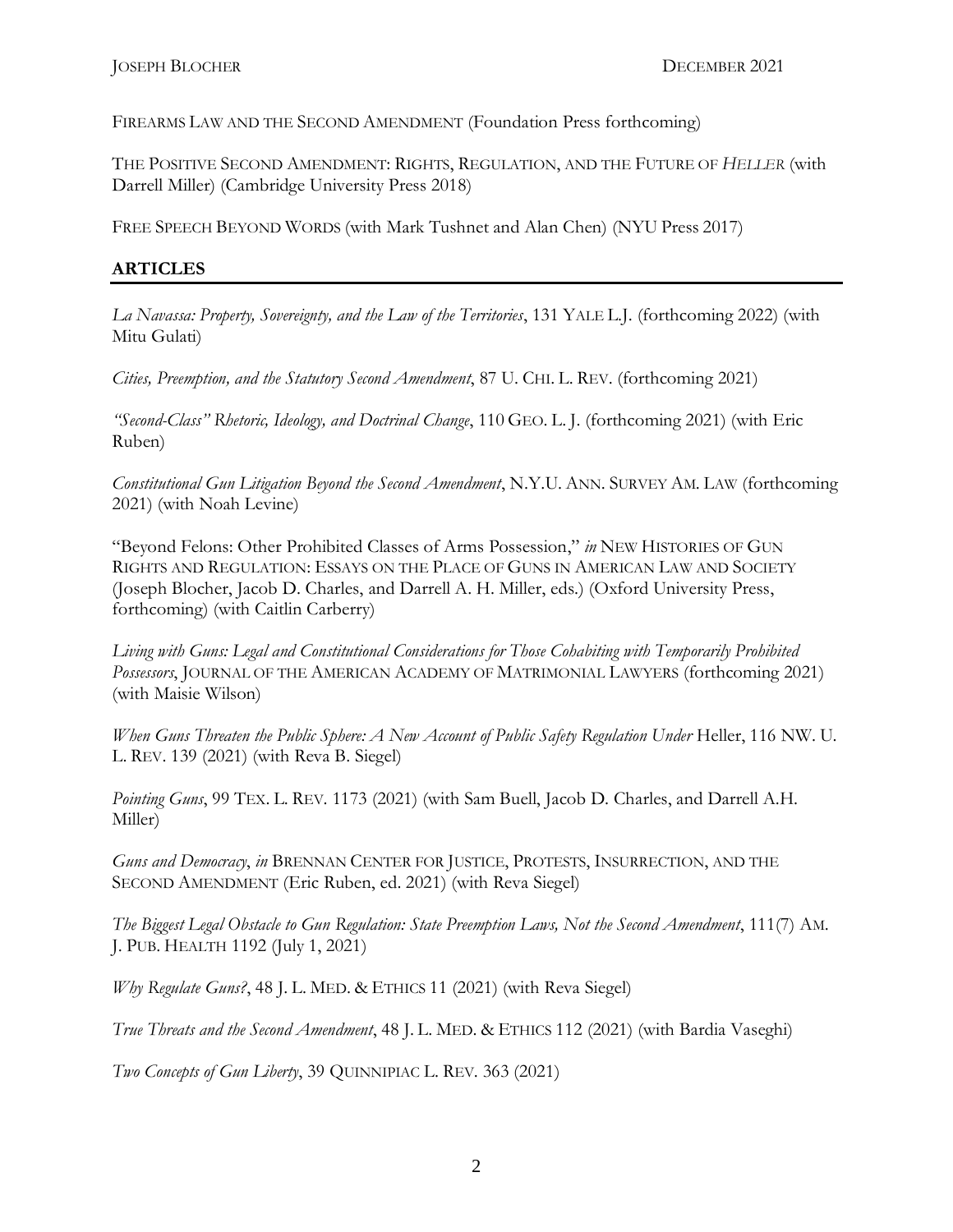*"The Road I Can't Help Travelling": Holmes on Truth and Persuasion*, 51 SETON HALL L. REV. 105 (2020)

*King Leopold's Bonds and the Odious Debts Mystery*, 60 VA. J. INT'L L. 487 (2020) (with Mitu Gulati & Kim Oosterlinck)

*Disuniformity of Federal Constitutional Rights*, 2020 ILL. L. REV. 1479

*Firearms, Extreme Risk, and Legal Design: "Red Flag" Laws and Due Process*, 106 VA. L. REV. 1285 (2020) (with Jacob D. Charles)

*Why Did Belgium Pay Leopold's Bonds?*, 83 L. & CONTEMP. PROBS. 49 (2020) (with Mitu Gulati & Kim Oosterlinck)

*Doctrinal Dynamism, Borrowing, and the Relationship Between Rules and Rights*, 28 WM. & MARY BILL OF RIGHTS J. 319 (2020) (with Luke Morgan)

*The Geography of a Constitutional Right: Gun Rights Outside the Home*, 83 L. & CONTEMP. PROBS. i (2020) (with Jacob D. Charles and Darrell A.H. Miller)

*Domestic Violence and the Home-Centric Second Amendment*, 27 DUKE J. GENDER L. & POL'Y 45 (2020)

*Transferable Sovereignty: Lessons from the History of the Congo Free State*, 69 DUKE L.J. 1219 (2020) (with Mitu Gulati)

*Free Speech and Justified True Belief*, 133 HARV. L. REV. 439 (2019)

*Bans*, 129 YALE L.J. 308 (2019)

*Stevens, J., Dissenting: The Legacy of Heller, JUDICATURE (2019)* (with Darrell Miller)

*Rights as Trumps of What?*, 132 HARV. L. REV. F. 120 (2019)

*The Second Amendment as Positive Law*, 13 CHARLESTON L. REV. 103 (2019) (Law & Society Symposium keynote address with Darrell A.H. Miller)

*Puerto Rico and the Right of Accession*, 43 YALE J. INT'L L. 229 (2018) (with Mitu Gulati)

• Responses by Erin F. Delaney & Christina D. Ponsa-Kraus, Gustavo A. Gelpí, Daniel I. Morales, and Patrick S. Shin

*What Does Puerto Rican Citizenship Mean for Puerto Rico's Legal Status?*, 67 DUKE L.J. ONLINE 122 (2018) (with Mitu Gulati)

*Constitutional Implications of Firearm Restrictions for Veterans with Fiduciaries*, ADMINISTRATION AND POLICY IN MENTAL HEALTH AND MENTAL HEALTH SERVICES RESEARCH (May 2018)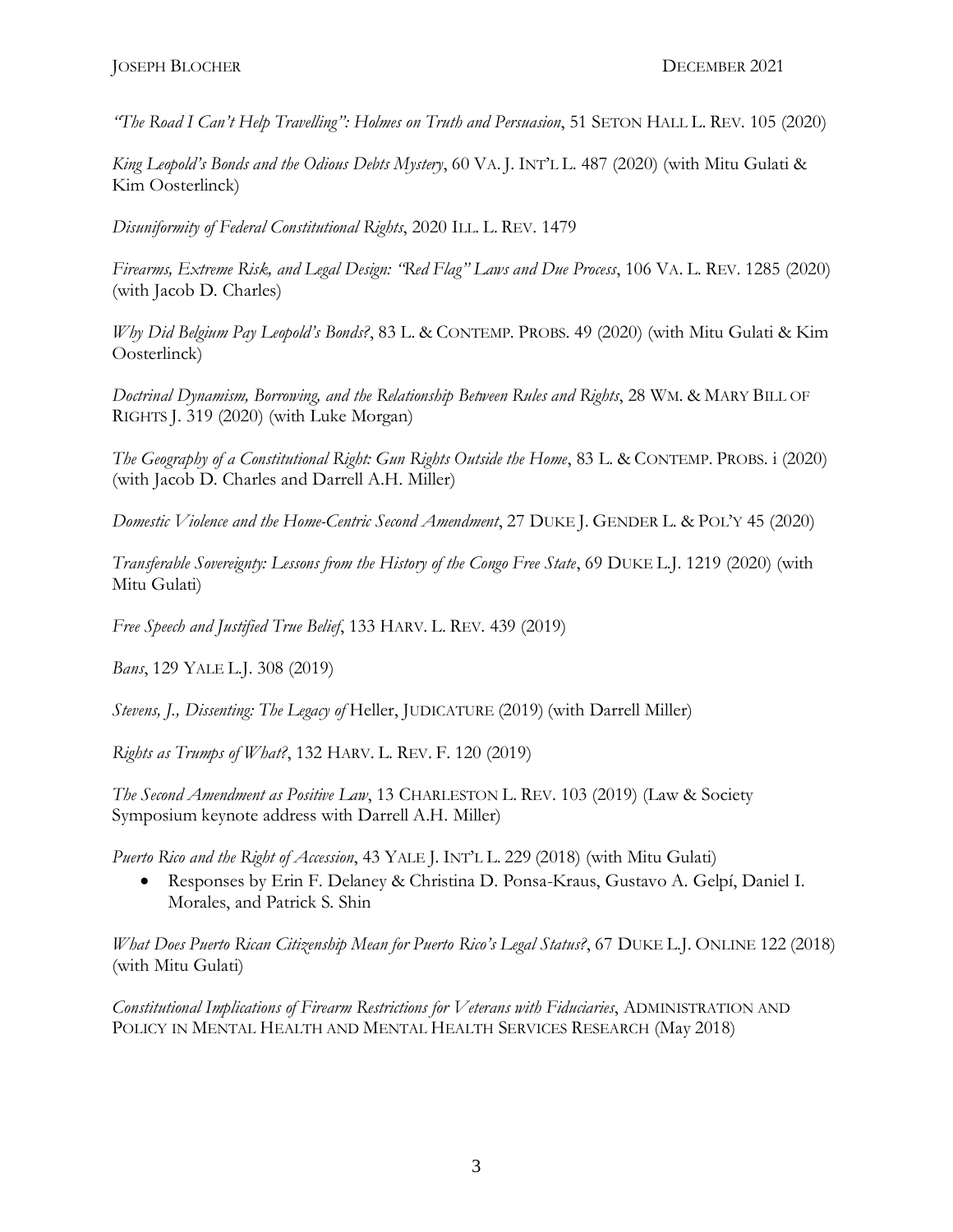*From Theory to Doctrine: An Empirical Analysis of the Right to Keep and Bear Arms after* Heller, 67 DUKE L.J. 1433 (2018) (with Eric Ruben)

• Responses by Michael Dorf, Mark Hall & Ronald Wright, David Kopel, Sandy Levinson, Darrell Miller, George Mocsary, and Adam Samaha & Roy Germano

*You Can Lead a Horse to Water:* Heller *and the Future of Second Amendment Scholarship*, 68 DUKE L.J. ONLINE 1 (2018) (with Eric Ruben)

*How to Think About Law and Markets*, 80 L. & CONTEMP. PROBS. 1 (2017) (with Kim Krawiec)

*Forced Secessions*, 81 L. & CONTEMP. PROBS. 215 (2017) (with Mitu Gulati)

*A Market for Sovereign Control*, 66 DUKE L.J. 797 (2017) (with Mitu Gulati)

• Responses by Stephen Clowney, John Coyle, Anna Gelpern, Mark Weidemaier, and Paul Stephan

*Practice and Precedent in Historical Gloss Games,* 106 GEO. L.J. ONLINE (2016) (with Margaret Lemos)

*Markets and Sovereignty*, 54 OSGOODE HALL L.J. 463 (2016) (with Mitu Gulati)

• Response by Karen Knop

*What is Gun Control? Direct Burdens, Incidental Burdens, and the Boundaries of the Second Amendment*, 83 U. CHI. L. Rev. 297 (2016) (with Darrell Miller)

• Response by Michael Dorf

*Competing for Refugees: A Market-Based Solution to a Humanitarian Crisis*, 48 COLUM. HUM. RTS. L. REV. 53 (2016) (with Mitu Gulati)

• Responses by Tendayi Achiume and Peter Schuck

*The Death Penalty and the Fifth Amendment*, 111 NW. U. L. REV. 275 (2016)

*Can Greece be Expelled from the Eurozone? Toward a Default Rule on Expulsion from International Organizations*, in GAPS IN GOVERNANCE (Elena Carletti et al., eds. 2016) (with Mitu Gulati & Laurence A. Helfer)

*Lethality, Public Carry, and Adequate Alternatives*, 53 HARV. J. LEG. 279 (2016) (with Darrell Miller)

*New Problems for Subsidized Speech*, 56 WM. & MARY L. REV. 1083 (2015)

*Hunting and the Second Amendment*, 91 NOTRE DAME L. REV. 133 (2015)

*New Approaches to Old Questions in Gun Scholarship*, 50 TULSA L. REV. 477 (2015)

*Good Cause Requirements for Carrying Guns in Public*, 127 HARV. L. REV. F. 218 (2014)

*Selling State Borders*, 162 U. PA. L. REV. 241 (2014)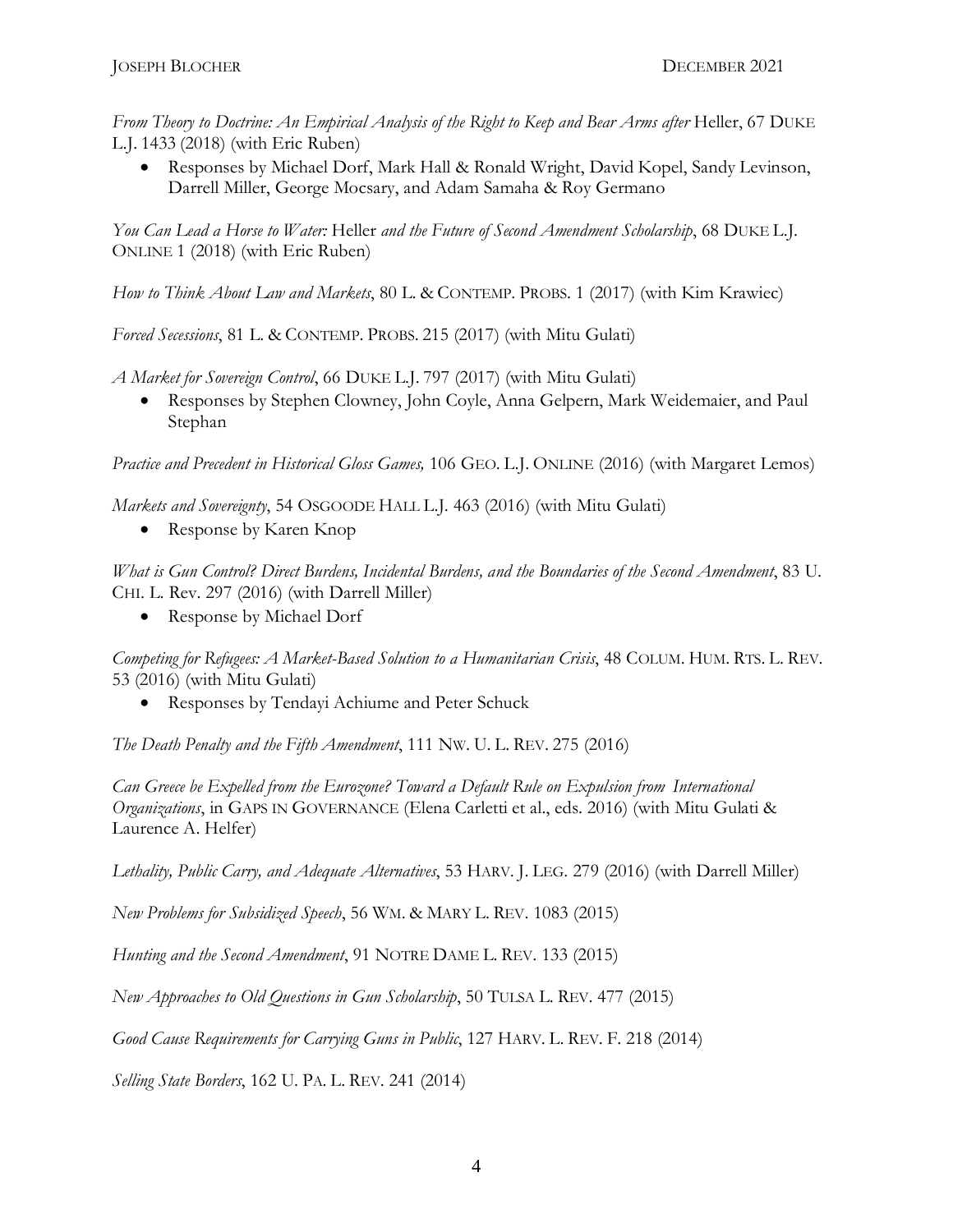*Nonsense and the Freedom of Speech: What Meaning Means for the First Amendment*, 62 DUKE L.J. 1423 (2014)

*Gun Rights Talk*, 94 BOSTON U. L. REV. 813 (2014)

*Ukraine and Russia: "You Break It, You Bought It"*, 3 FINANCIAL HISTORY 28 (2014) (with Mitu Gulati)

*Firearm Localism*, 123 YALE L.J. 82 (2013)

- Op-ed: *We Can Regulate Guns at the Local Level, Too*, N.Y. TIMES, Dec. 10, 2015
- Response by Michael O'Shea

*Implementing First Amendment Institutionalism*, 47 NEW ENG. L. REV. ON REMAND 43 (2013)

*Second Things First: What Free Speech Can and Can't Say About Guns*, 91 TEXAS L. REV. SEE ALSO 37 (2013)

*The Right Not to Keep or Bear Arms*, 64 STAN. L. REV. 1 (2012)

*Rights To and Not To*, 100 CAL. L. REV. 761 (2012)

*Order Without Judges: Customary Adjudication*, 62 DUKE L.J. 579 (2012)

*Public Discourse, Expert Knowledge, and the Press*, 87 WASH. L. REV. 409 (2012)

*What We Fret About When We Fret About Bootstrapping*, 75 L. & CONTEMP. PROBS. 146 (2012)

District of Columbia v. Heller, *in* THE OXFORD UNIVERSITY ENCYCLOPEDIA OF AMERICAN POLITICAL AND LEGAL HISTORY (Donald T. Critchlow & Phil R. VanderMeer eds., 2012)

*Reverse Incorporation of State Constitutional Law*, 84 S. CAL. L. REV. 323 (2011)

*Viewpoint Neutrality and Government Speech*, 52 B.C. L. REV. 695 (2011)

*Government Property and Government Speech*, 52 WM. & MARY L. REV. 1413 (2011)

*Popular Constitutionalism and State Attorneys General*, 122 HARV. L. REV. F. 108 (2011)

*What State Constitutional Law Can Tell Us About the Federal Constitution*, 115 PENN. ST. L. REV. 1035 (2011)

*Roberts' Rules: Assertiveness and Rules-Based Jurisprudence*, 46 TULSA L. REV. 431 (2011)

*Constitutionalizing Local Politics*, 46 HARV. C.R.–C.L. L. REV. AMICUS (2011) (with Ilan Graff)

*Transforming Property Into Speech*, LEGAL WORKSHOP (2011), *available at*  https://scholarship.law.duke.edu/faculty\_scholarship/3074/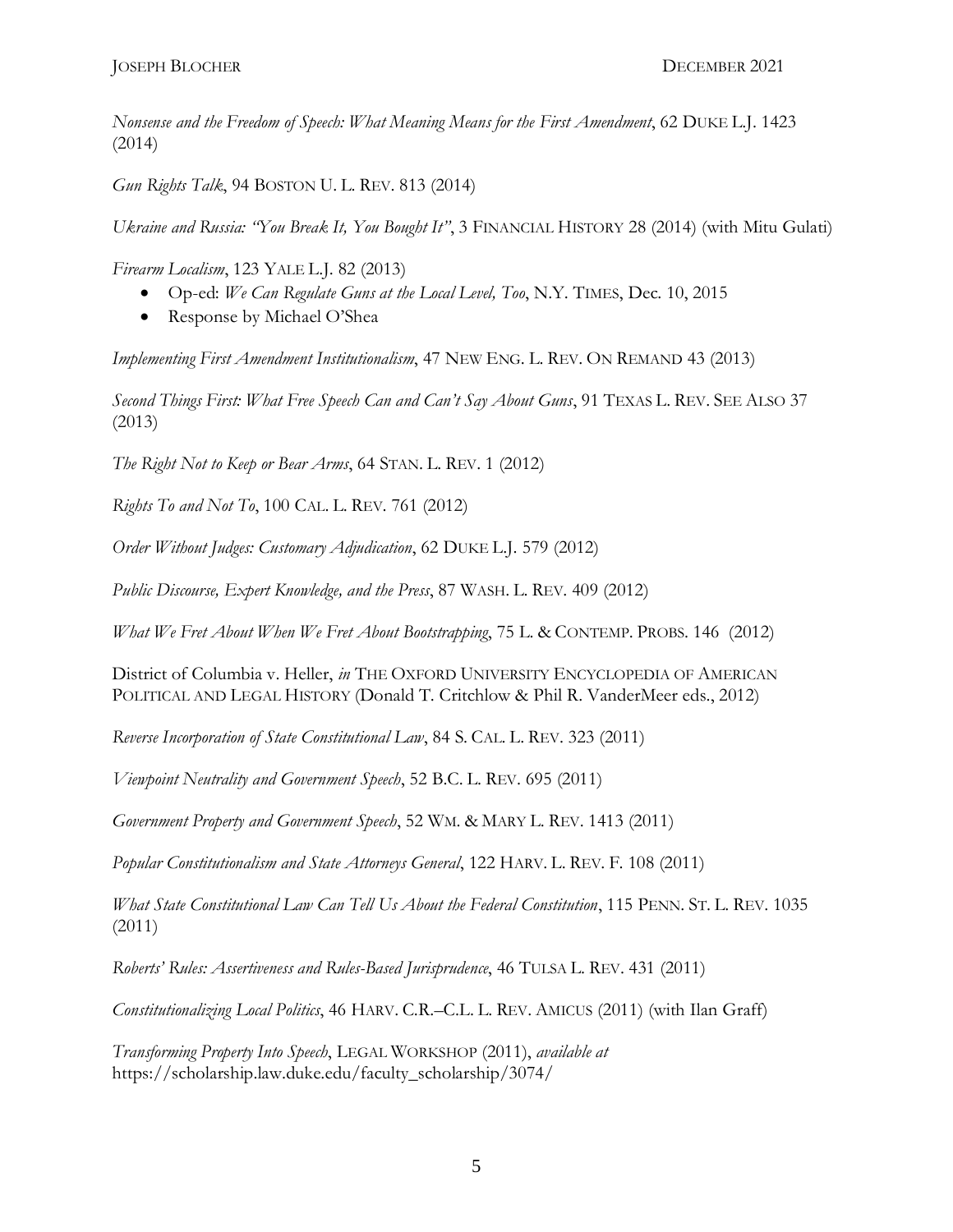*Schrödinger's Cross: The Quantum Mechanics of the Establishment Clause*, 96 VA. L. REV. IN BRIEF 51 (2010)

*Influence of Land Tenure Practices on Artisanal Mining Activity in Ghana*, 35 RESOURCES POLICY 47 (2010) (with Frank K. Nyame)

*Categoricalism and Balancing in First and Second Amendment Analysis*, 84 N.Y.U. L. REV. 375 (2009)

*Property and Speech in* Summum, 104 NW. U. L. REV. COLLOQUY 83 (2009)

Heller's *Problematic Second Amendment Categoricalism*, LEGAL WORKSHOP (2009), *available at* https://scholarship.law.duke.edu/faculty\_scholarship/2462/

*Reputation as Property in Virtual Economies*, 119 YALE L.J. POCKET PART 120 (2009)

*Institutions in the Marketplace of Ideas*, 57 DUKE L.J. 821 (2008)

*Amending the Exceptions Clause*, 92 MINN. L. REV. 971 (2008)

*Questions About Tax Increment Financing in North Carolina*, 5 CMTY. ECON. DEV. BULL. 1 (Aug. 2008) (with Jonathan Q. Morgan)

*School Naming Rights and the First Amendment's Perfect Storm*, 96 GEO. L.J. 1 (2007)

*The Guantanamo Three Step*, 117 YALE L.J. POCKET PART 1 (2007)

*Combatant Status Review Tribunals: Flawed Answers to the Wrong Question*, 116 YALE L.J. 667 (2006)

• Selected for GREEN BAG ALMANAC & READER OF GOOD LEGAL WRITING (2008)

*Selling the Name on the Schoolhouse Gate: The First Amendment and the Sale of Public School Naming Rights*, 37(4) SCH. L. BULL. (Fall 2006)

*Private Business as Public Good: Hotel Development and* Kelo, 24 YALE L. & POL'Y REV. 363 (2006)

*Building on Custom: Land Tenure Policy and Economic Development in Ghana*, 9 YALE HUM. RTS. & DEV. L.J. 166 (2006)

• Winner of the Edward D. Robbins Memorial Prize

Book Note, 7 YALE HUM. RTS. & DEV. L.J. 202 (2004) (reviewing HENRI A.L. DEKKER, THE INVISIBLE LINE (2003))

### **WORKS IN PROGRESS**

"A Theory of Weaponry" (with Eric Ruben)

"Judicial Ideology and Second Amendment Doctrine" (with Eric Ruben)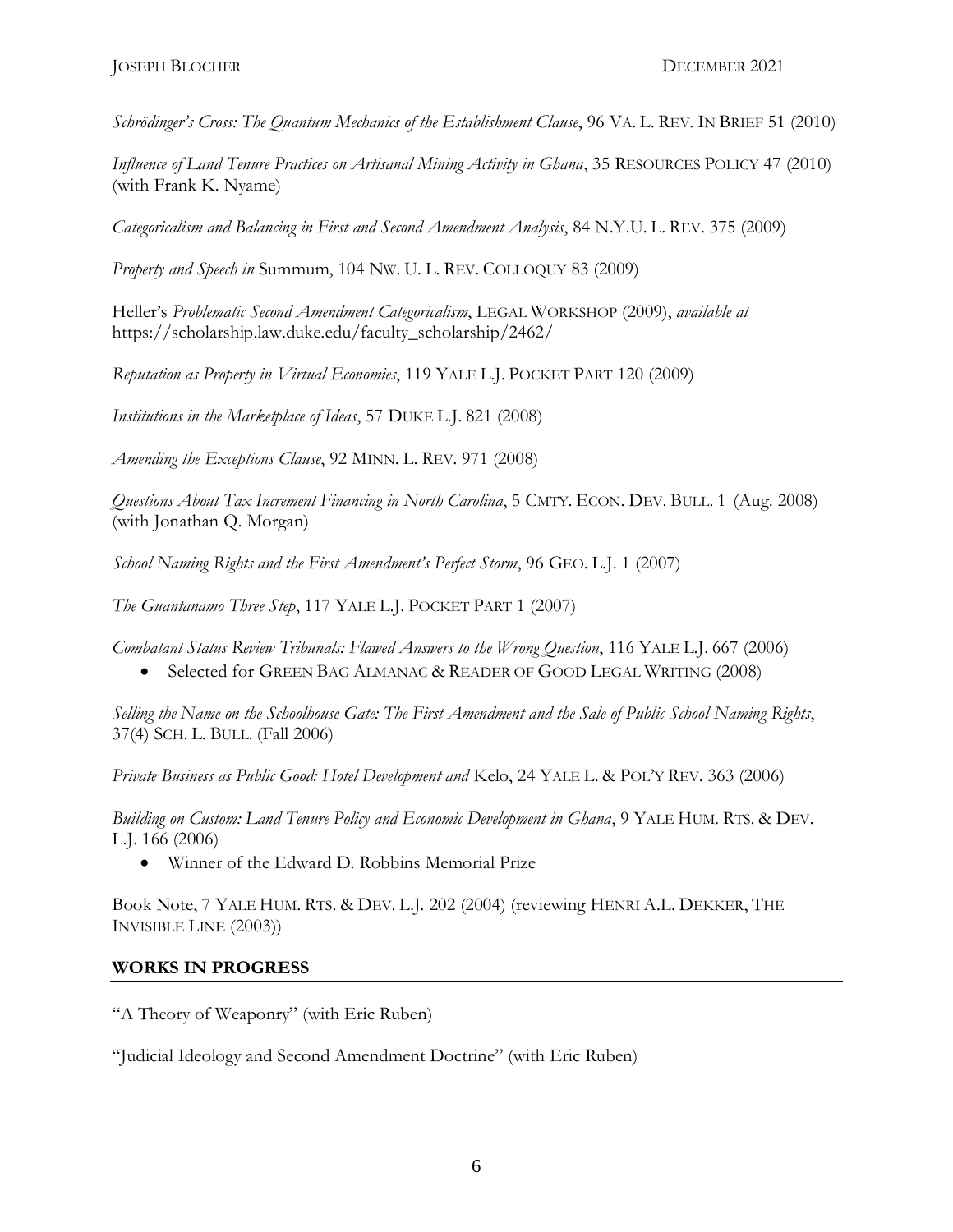# **SELECTED MEDIA AND SHORT ARTICLES**

*[No, Courts Don't Treat the Second Amendment as a Second](No,%20courts%20don’t%20treat%20the%20Second%20Amendment%20as%20a%20‘second-class%20right’)-Class Right*, Wash. Post, Nov. 17, 2021 (with Eric Ruben)

*[What You Need to Know About the NRA's Supreme Court Lawsuit, Feat. NY AG Letitia James](https://www.bradyunited.org/act/nra-scotus-second-amendment)*, Brady United and NYU Law, Nov. 4, 2021

*[That's Just, Like, Your Opinion, Man](https://strictscrutinypodcast.com/podcast/just-like/)*, Strict Scrutiny Podcast, Nov. 2, 2021

*[The Docket: Do You Have the Right to Carry a Gun Outside Your Home?](https://www.npr.org/transcripts/1050067757)*, NPR Politics Podcast, Oct. 28, 2021

*[The Supreme Court, Concealed Carry, and How Your Laws Might Change](https://newbooksnetwork.com/postscript-the-supreme-court-concealed-carry-and-how-your-laws-might-change)*, NewBooksNetwork Podcast, Oct. 26, 2021

*[The Most Dangerous Branch: A Well-Regulated Militia](https://open.spotify.com/episode/0DlzmvKOpfITuPAqHbr7mU)*, The Weeds Podcast (Vox), Oct. 22, 2021

*[Nation Divided on Gun Laws with Deep Divisions Along Party Lines](https://twitter.com/TheLeadCNN/status/1387901456989163527)*, CNN (The Lead), April 29, 2021

*[American Cities Have Always Regulated Guns. Now, Most Can't.](https://www.washingtonpost.com/outlook/american-cities-have-always-regulated-guns-now-most-cant/2021/03/25/c346597c-8ce7-11eb-9423-04079921c915_story.html)*, Wash. Post, March 25, 2021

*[Guns Are a Threat to the Body Politic](https://www.theatlantic.com/ideas/archive/2021/03/guns-are-threat-body-politic/618158/)*, The Atlantic, March 8, 2021 (with Reva Siegel)

*[Why Do States Ban "Electioneering" but Allow Guns at Polling Places?](https://slate.com/news-and-politics/2021/01/guns-polling-places-georgia.html)*, Slate, Jan. 5, 2021 (with Alan Chen)

*[The Positive Second Amendment](https://newbooksnetwork.com/joseph-blocher-and-darrell-a-h-miller-the-positive-second-amendment-rights-regulation-and-the-future-of-heller-cambridge-up-2018/)*, NewBooksNetwork Podcast, Jan. 10, 2020 (with Darrell A.H. Miller and Susan Liebell)

*[The Second Amendment at the Supreme Court](https://www.youtube.com/watch?v=HzBOCZp33jk)*, Duke in D.C., Dec. 12, 2019 (with Darrell A.H. Miller and Nina Totenberg)

*[For 1st Time In 10 Years, Supreme Court Takes Up Major Gun Rights Case](https://www.wbur.org/onpoint/2019/12/03/supreme-court-gun-rights-new-york)*, NPR - On Point, WBUR, Dec. 3, 2019

*[Why Regulate Guns?](http://www.takecareblog.com/why-regulate-guns)*, Take Care Blog, Dec. 3, 2019 (with Reva Siegel)

*[Supreme Court Takes up First 2nd Amendment Case In a Decade](https://www.msnbc.com/ali-velshi/watch/supreme-court-takes-up-first-2nd-amendment-case-in-a-decade-74375237666)*, MSNBC – Ali Velshi, Dec. 2, 2019

*[Supreme Court Takes Up Case On Gun Laws](https://www.npr.org/2019/12/01/784005853/supreme-court-takes-up-case-on-gun-laws)*, NPR – All Things Considered, Dec. 1, 2019

*[Disrupting the Consensus on Second Amendment Doctrine Would be a Mistake](https://www.scotusblog.com/2019/11/symposium-disrupting-the-consensus-on-second-amendment-doctrine-would-be-a-mistake/)*, SCOTUSblog, Nov. 30, 2019

*[The Second Amendment of Things \(and Grievances\)](https://balkin.blogspot.com/2019/10/the-second-amendment-of-things-and.html)*, Balkinization, Oct. 11, 2019

*[Sure, Trump Can Buy Greenland. But Why Does He Think It's Up to Denmark?](https://www.politico.com/magazine/story/2019/08/23/donald-trump-greenland-purchase-sovereignty-denmark-227859)*, POLITICO, Aug. 23, 2019 (with Mitu Gulati)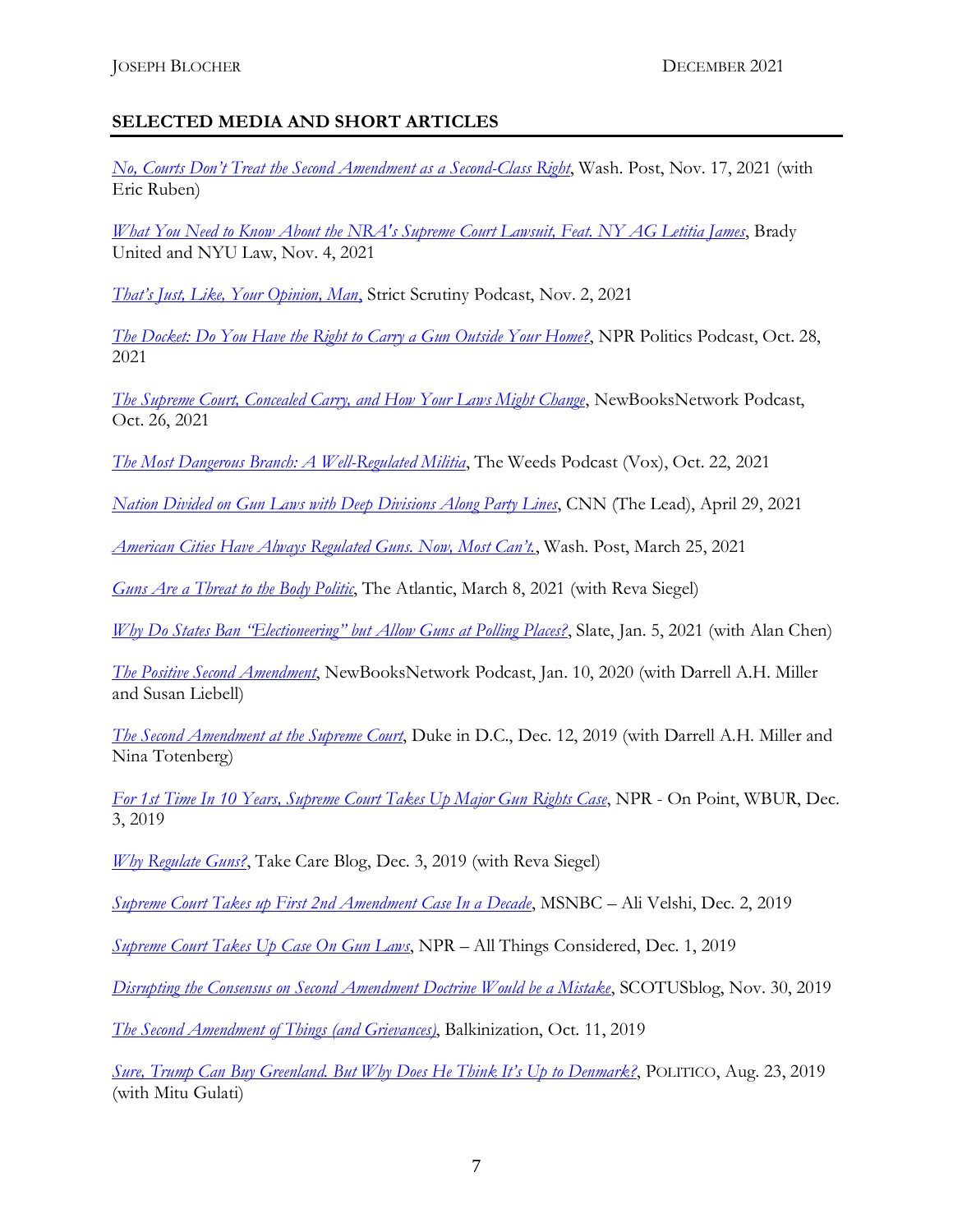*[Dartmouth College Gun Rights Debate](https://www.c-span.org/video/?462277-1/dartmouth-college-gun-rights-debate)*, C-SPAN, July 18, 2019 (with Erin Murphy)

*As Durham [Turns 150, How Should the Figures of the City's Past Be Remembered?](https://www.heraldsun.com/opinion/article227007089.html#storylink=cpy)*, NEWS & OBSERVER (Raleigh, NC), March 4, 2019 (with Michelle Gonzalez-Green)

*[What Firearms Law and Regulatory Scholarship Can Learn from Each Other](https://www.theregreview.org/2018/11/08/blocher-miller-firearms-law-regulatory-scholarship/)*, Regulatory Review, November 8, 18 (with Darrell A.H. Miller)

*[The Real Meaning of the Second Amendment: Partisans Unite!](https://thelawmatters.podbean.com/e/good-law-bad-law-99-the-real-meaning-of-the-second-amendment-partisans-unite-w-joseph-blocher/)*, Good Law|Bad Law Podcast, Sept. 28, 2018

*[Bringing Targets Within Range: The Duke Repository of Historical Gun Laws](http://thepanorama.shear.org/2018/06/12/bringing-targets-within-range-the-duke-repository-of-historical-gun-laws/)*, Panorama, June 12, 2018 (with Darrell A.H. Miller)

*[The Second Amendment Allows for More Gun Control than You Think](https://www.vox.com/the-big-idea/2018/5/23/17383644/second-2nd-amendment-gun-control-debate-santa-fe-parkland-heller-anniversary-constitution)*, Vox, May 23, 2018 (with Eric Ruben)

*[If Countries Won't Take Refugees for Moral Reasons, Let's Give them Financial Incentives](https://qz.com/1244828/if-countries-wont-take-refugees-for-moral-reasons-lets-give-them-financial-incentives/)*, Quartz, April 6, 2018 (with Mitu Gulati)

*[A Gun Debate Compromise: Let Cities and Rural Areas Pass Different Laws](https://www.vox.com/the-big-idea/2018/3/21/17147398/rural-cities-gun-laws-control-culture-war-nra-second-amendment-parkland-shootings)*, Vox, March 24, 2018

*[Puerto Rico's Colonial Status Hinges on a New York Hedge Fund's Greed](http://thehill.com/opinion/finance/361775-puerto-ricos-colonial-status-hinges-on-a-new-york-hedge-funds-greed)*, TheHill.com, Nov. 25, 2017 (with Mitu Gulati)

*[The History of Durham](http://www.wncu.org/podcasts/legal-eagle-review-podcast-1029/)*, NCCU Legal Eagle Review Podcast, Sept. 24, 2017

*[The All \(Un\)Important Vote that Just Occurred in Puerto Rico](http://thehill.com/blogs/pundits-blog/uncategorized/341102-the-all-unimportant-vote-that-occurred-in-puerto-rico)*, TheHill.com, July 8, 2017 (with Mitu Gulati)

*[Constitutional Hurdles for Concealed Carry Reciprocity](https://takecareblog.com/blog/constitutional-hurdles-for-concealed-carry-reciprocity)*, Take Care Blog, March 16, 2017

*[Court-Hacking Comes to North Carolina](http://www.newsobserver.com/opinion/op-ed/article115979233.html)*, NEWS & OBSERVER (Raleigh, NC), Nov. 19, 2016 (with Neil Siegel)

*[The Second Amendment and Gun Rights](https://constitutioncenter.org/blog/podcast-the-second-amendment-and-gun-rights)*, National Constitution Center Podcast, Oct. 20, 2016

*[Appeals Court Rules States Can Restrict Concealed Weapons](https://www.npr.org/2016/06/10/481590372/appeals-court-rules-states-can-restrict-concealed-weapons)*, All Things Considered, NPR, June 10, 2016

*[Scalia's Gun Rights Legacy Is Likely to Stand, No Matter Who Replaces Him](https://www.thetrace.org/2016/02/antonin-scalia-legacy-gun-rights/)*, The Trace, Feb. 15, 2016

*[We Can Regulate Guns at the Local Level, Too](https://www.nytimes.com/2015/12/10/opinion/we-can-regulate-guns-at-the-local-level-t.html)*, N.Y. TIMES, Dec. 10, 2015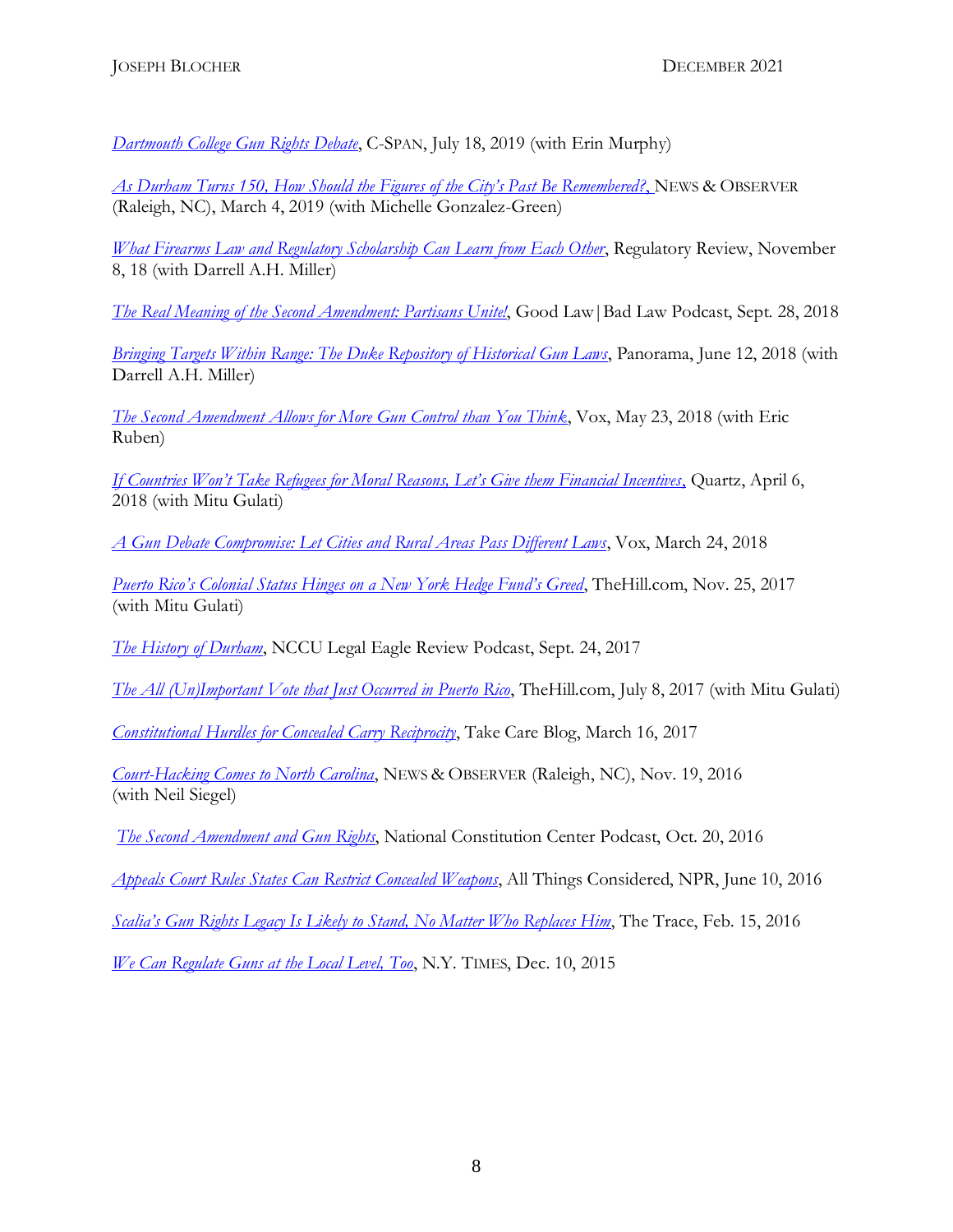## **COURSES TAUGHT**

Constitutional Law; Property; Rule of Law—Theory and Doctrine; Capital Punishment; Second Amendment: History, Theory, and Practice; Urban Legal History; Law and Violence Reading Group; Philosophy for Constitutional Lawyers; Law and Markets; Developing the Scholarship Agenda; Legal Frameworks—Ghana

*Duke Law School Distinguished Teaching Award*, 2012

## **LAW SCHOOL AND UNIVERSITY SERVICE**

Duke Center for Firearms Law, Founding Co-Director, 2019-present Duke Law School Alumni & Development Committee, 2019-present Law & Contemporary Problems faculty board, 2021-present Duke University Dean Review Committee (Law School), 2021 Duke University Priorities Committee, 2018-2021 Lateral Hiring Committee, Chair, 2020-2021 Entry-level Hiring Committee, 2010-2011, 2018-2020 (Chair, 2019-2020) Duke University Provost Forum Steering Committee, 2017-2019 (Chair, 2017-2018) Duke University Senior Staff Review Committee, 2019 Duke Law School Dean Search Committee, 2017-2018 Clerkship Committee, 2009-present (Chair, 2013-present) Duke University Conflict of Interest Committee, 2017-present Duke University Academic Council, Law School Representative, 2009-2012, 2014-2017 Duke University Faculty Diversity Implementation Committee, 2015-2017 Curriculum Committee, 2014-2015 Student Conduct Committee, 2011-2013 Workshops Committee, 2012-2013 Co-Organizer, Duke-UNC Junior Faculty Forum, 2011-2014 Organizer, Duke Junior Faculty Workshops, 2011-2013 Student Awards Committee, 2010 Faculty Advisor, *Duke Journal of Constitutional Law & Public Policy*, American Constitution Society, and *Duke Undergraduate Law Review*

### **PROFESSIONAL AND PUBLIC SERVICE**

Durham Sesquicentennial Honors Commission, Co-Chair, 2018-2019 American Civil Liberties Union of North Carolina; Board of Directors, 2017-2020 American Civil Liberties Union of North Carolina Legal Foundation; Board of Trustees, 2017-2020 Columbia Model International Mobility Treaty Commission, 2016-2018 Fair Punishment Project; Legal Advisory Council, 2016-2017 Fair Trial Initiative; Executive Committee, 2010-2012; Board of Directors 2009-2012 Lecturer, Themis Bar Review Lecturer, Bar/Bri Law Preview Lecturer, 7Sage Bar Review Active Member, North Carolina Bar, 2010-Present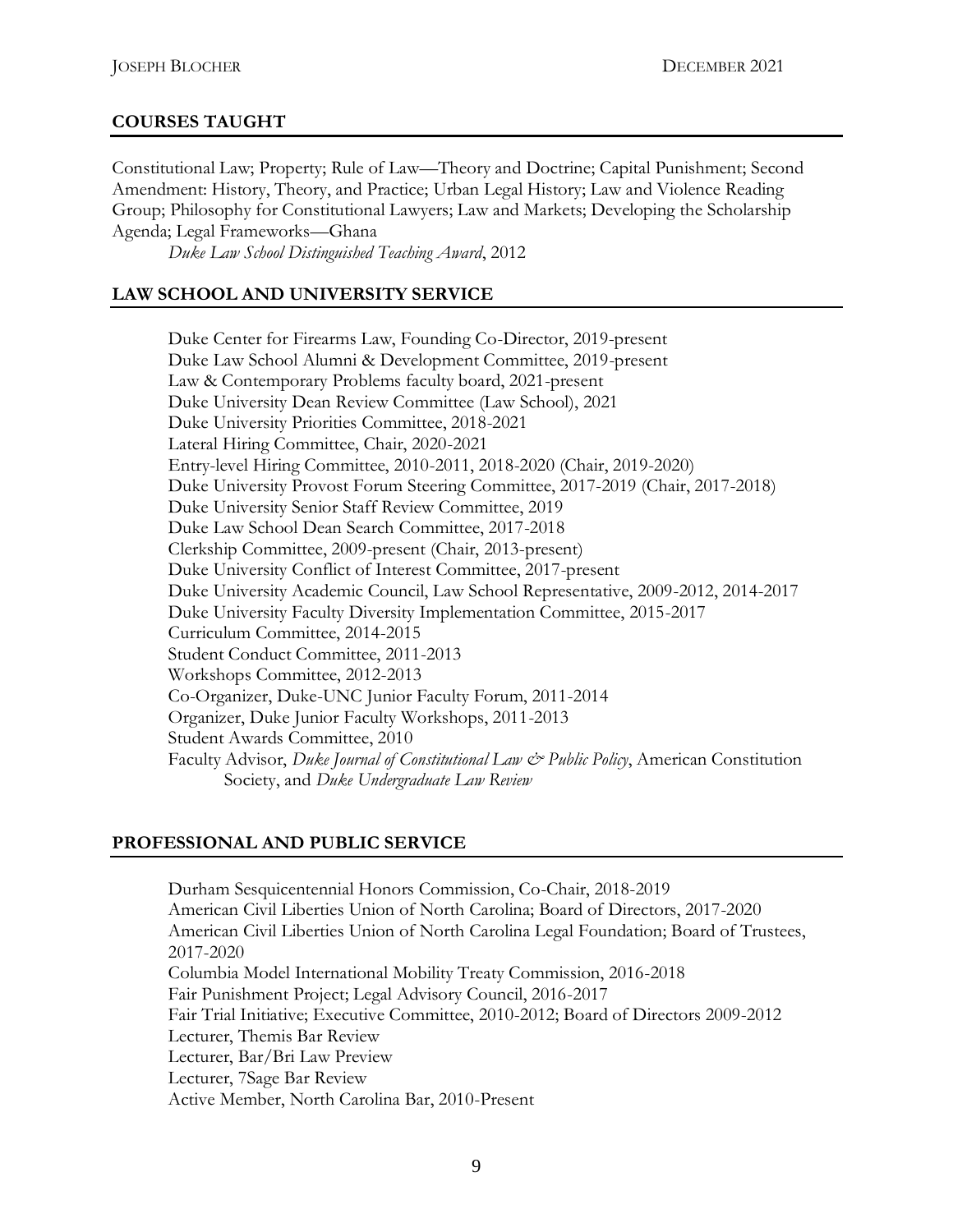Authored merits and amicus briefs in federal and state courts, including the United States Supreme Court and North Carolina Supreme Court

Reviewer for Yale University Press, Cambridge University Press, Oxford University Press, *Yale Law Journal*, *Stanford Law Review*, *Legal Theory*, *Duke Law Journal*, *International & Comparative Law Quarterly*, *Political Science Quarterly*, *European Journal of American Studies*, *Land Use & Environmental Law Review*, and others.

## **SELECTED RECENT LECTURES, WORKSHOPS, PANELS, AND PRESENTATIONS**

"[Deciphering the U.S. Supreme Court Oral Arguments in](https://www.youtube.com/watch?v=Dnc5c59GYgs) *NYSRPA v. Bruen*," Duke Center for Firearms Law & Duke in DC, Nov. 23, 2021

Race and Guns Roundtable, Duke Center for Firearms Law, Nov. 19, 2021

"[Duke Center for Firearms Law on SCOTUS and](https://www.youtube.com/watch?v=aZq1AjEwymE) *NYSRPA v. Bruen*," Duke Law Podcast, Nov. 15, 2021

"New York State Rifle & Pistol Association v. Bruen," Duke Law School Federalist Society, Nov. 2, 2021

"New York State Rifle & Pistol Association v. Bruen," Yale Law School American Constitution Society + Solomon Center, Nov. 2, 2021

"Concealed Carry and the Court," University of Texas Federalist Society, Oct. 20, 2021 (with Stephen Halbrook)

"When Guns Threaten the Public Sphere," UC Davis, Oct. 1, 2021

"The Positive Second Amendment," Indiana University, Oct. 1, 2021

"The Second Amendment," Cato Institute Sphere Program, Sept. 23, 2021

Firearms Law Works-in-Progress Conference, Cody Wyoming, July 22-24, 2021

"When Guns Threaten the Public Sphere," Washington University in St. Louis, June 29, 2021

"Cities, Preemption, and the Statutory Second Amendment," University of Chicago, May 7, 2021

"Gun Law, Politics, and Policy," Midwest Political Science Association, April 17, 2021

"Gun Reform: The Current Legal Landscape," NYU Law School, March 19, 2021

Invited Testimony, House of Representatives Gun Violence Prevention Task Force, March 9, 2021

"Guns and Democracy," Brennan Center for Justice, February 26, 2021 (with Reva Siegel)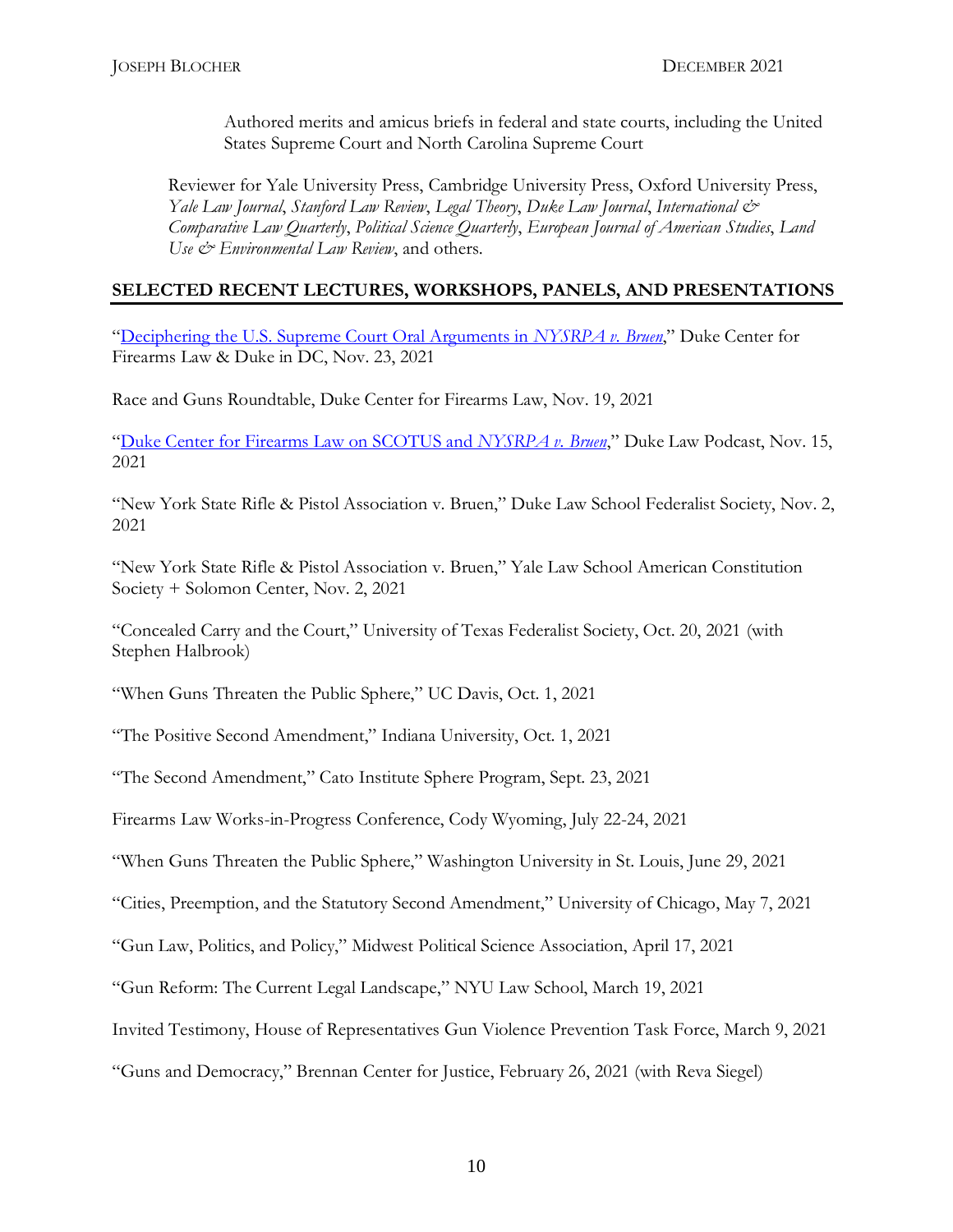"The Positive Second Amendment," UNC Festival of Legal Learning, Feb. 5, 2021

Testimony on H. 3094-Open Carry with Training Act, SC House of Representatives Judiciary Committee, Feb. 4, 2021

"Firearms Litigation: Liability, Regulation, and the Constitution," Center on Civil Justice at NYU Law School, Dec. 1, 2020

"When Guns Threaten the Public Sphere," Yale Law School faculty workshop, Nov. 2, 2020

"When Guns Threaten the Public Sphere," Northwestern University Law Review symposium, Oct. 9, 2020

"Cities, Preemption, and the Statutory Second Amendment," State & Local Government Works-In-Progress Conference, Sept. 25, 2020

"COVID-tutional Law: Gun Regulations in The Time of Quarantine," ACS DC Lawyers Chapter, Sept. 24, 2020

"The Positive Second Amendment," Clark University Constitution Day Lecture, Sept. 16, 2020

"Protecting the People: How Red Flag Laws Prevent Disaster and Save Lives," ACS Western Regional Convening, Sept. 11, 2020

"John Spencer Bassett and Academic Freedom," Duke University, Sept. 10, 2020

"COVID and the Constitution," Yale Law School, Sept. 9, 2020

"The Second Amendment at the Supreme Court and the Future of *Heller*," SEALS Annual Meeting, Aug. 3, 2020

"Supreme Court Roundup: *New York State Rifle and Pistol Association*," UNC Law School, July 20, 2020

"New Histories of the Second Amendment," Roundtable Discussion Sponsored by the Center for Firearms Law, June 19, 2020

"Supreme Court Roundup: *New York State Rifle and Pistol Association*," Duke Law School, June 1, 2020

"Localism, Popular Constitutionalism, Preemption and Firearms," Colloquium Hosted by the Center for Firearms Law, April 24, 2020

"The Positive Second Amendment," Advisory Committee for the United States District Court of the Southern District of Georgia, February 29, 2020

"Red Flag Laws and Due Process," University of Alabama, February 21, 2020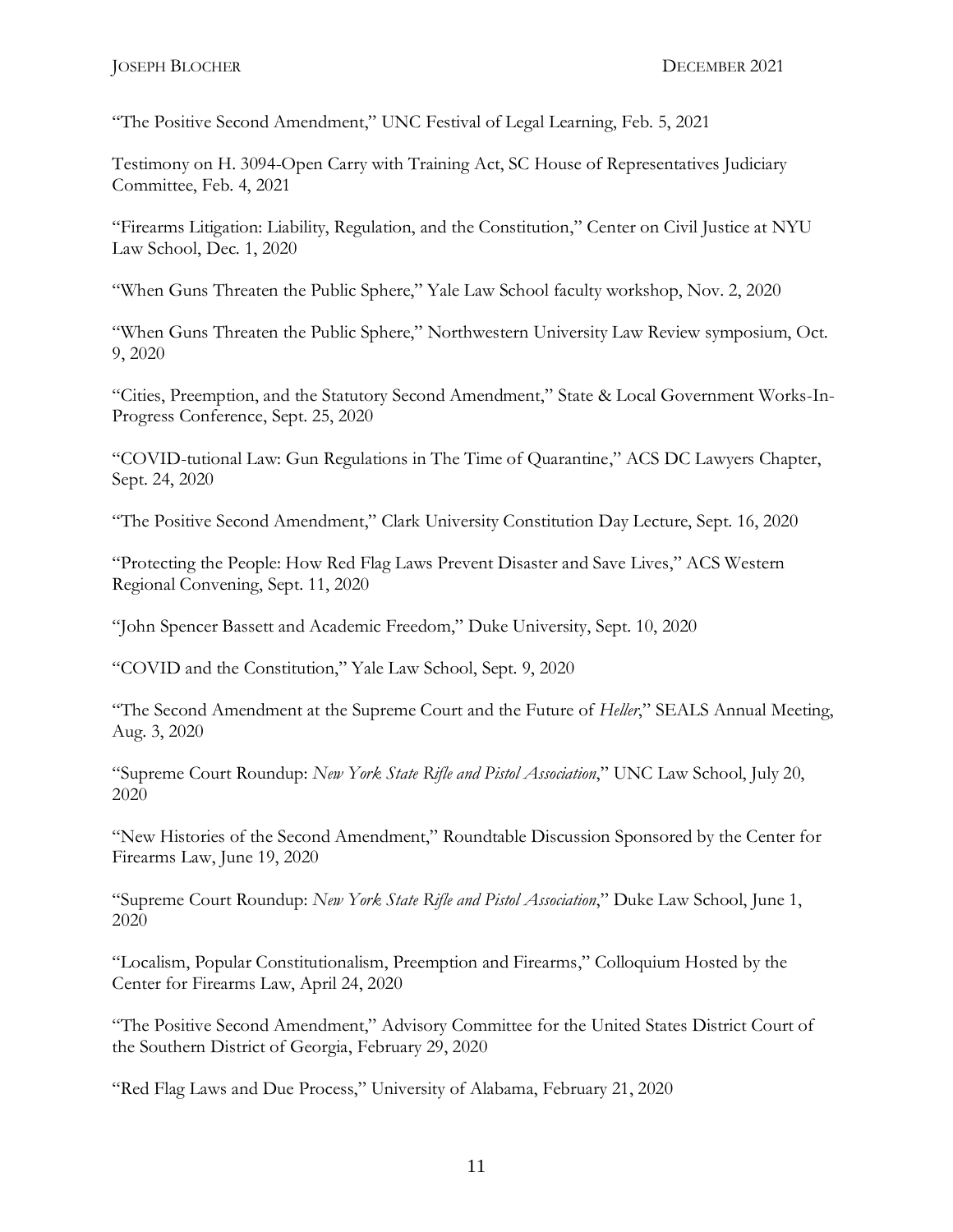"Free Speech Values: Campuses, New Technologies and Polarization," 2020 Mid-Winter Workshop for Judges of the Ninth Circuit, January 28, 2020

"Bans," Campbell Law School, January 8, 2020

"The Second Amendment At The Supreme Court And The Future Of *Heller*," Co-organizer, AALS Hot Topic Program, Washington, DC, January 4, 2020

"The Second Amendment at the Supreme Court," Duke in D.C., December 12, 2019 (with Darrell Miller and Nina Totenberg)

"Bans," Yale Law School, October 22, 2019

"Bans," NYU School of Law, October 21, 2019

"Gun Rights and Regulation Outside the Home," Symposium Convener, Duke Law School, September 27

"King Leopold's Bonds and the Odious Debts Myster," Yale Law School, September 20, 2019

"Gun Rights," Dartmouth College Oster Lecture Series, July 18, 2019 (debate with Erin Murphy)

"Doctrinal Dynamism," William & Mary School of Law, March 16, 2019

"Bans," Northwestern Pritzer School of Law, February 18, 2019

"Transferable Sovereignty: Lessons from the History of the Congo Free State," Duke Law School, February 11, 2019

"The Second Amendment as Positive Law," Charleston School of Law, February 8, 2019

"The Positive Second Amendment," Duke Law School Book Event, January 16, 2019

"Firing Line Debate: The Second Amendment," Yale University, Buckley Program, Sept. 21, 2018

"The Model International Mobility Convention," University of Virginia Law School, April 20, 2018

"Se Levanta: Hurricane Recovery in the Puerto Rican Context," Kenan Institute for Ethics, Duke University, April 4, 2018

"*Heller* and Public Carry Restrictions," Campbell Law School, February 2, 2018

"*Heller*: Past, Present, and Future," moderated discussion with Glenn Harlan Reynolds, Alan Gura, and Dennis Henigan, City Club, Raleigh, NC, February 1, 2018

"Puerto Rico and the Right of Accession," University of North Carolina School of Law, February 1, 2018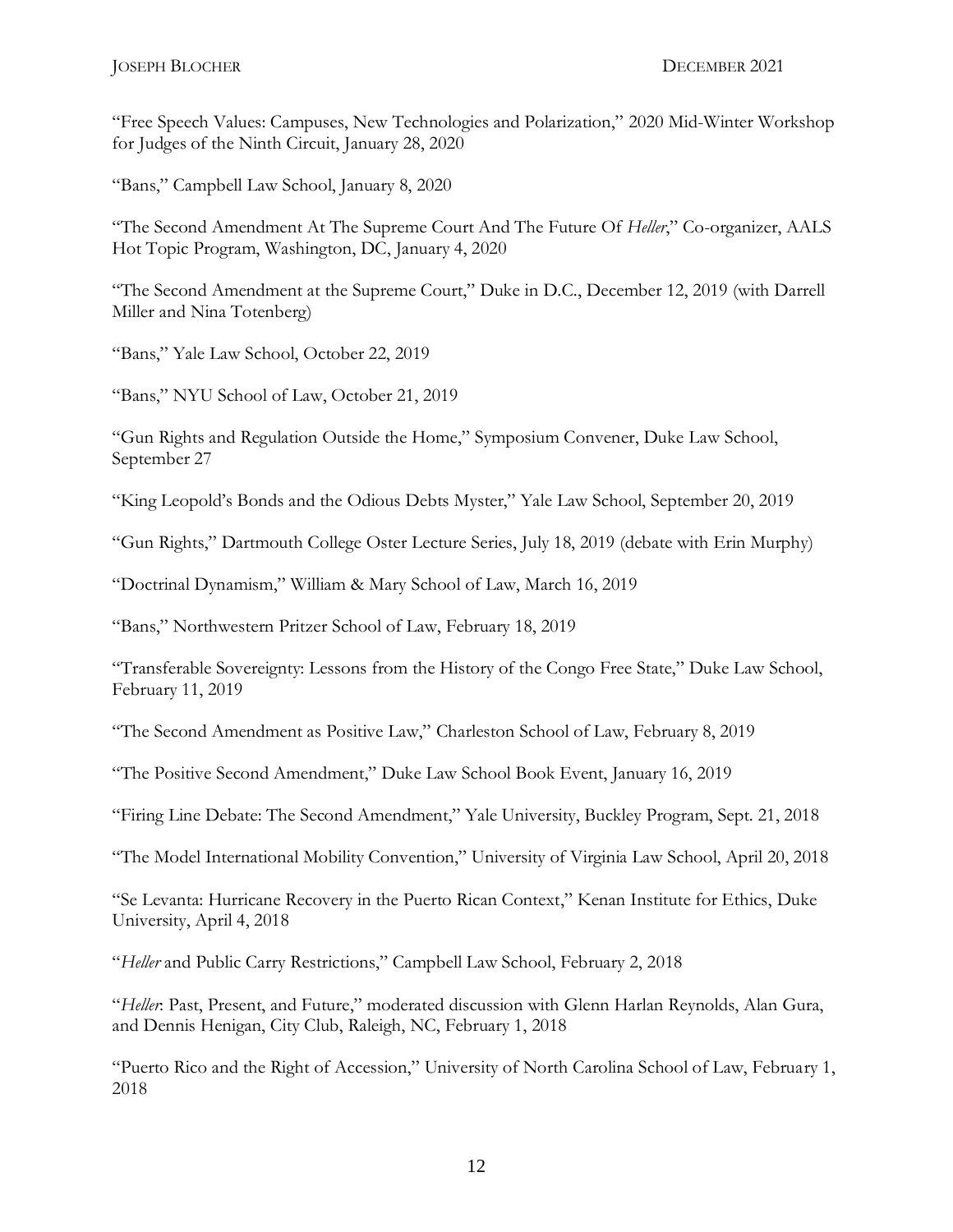Moderator, "A Categorical Approach to the First Amendment," Washington University School of Law, January 19, 2018

"Puerto Rico and the Right of Accession," Minnesota Law School, November 16, 2017

"Politics = Local," Moderated discussion with Steve Schewel (mayoral candidate) and Andrea Benjamin (UNC Political Science), Duke Law School, November 1, 2017

"Regulating Guns at Protests," First Amendment Law Review Symposium, UNC Law School, October 27, 2017

"The Constitution and Guns," Durham Reads Together event sponsored by the Durham Public Library Foundation, October 24, 2017

"*Trinity Lutheran Church*," moderator and panelist, Duke Law School, October 18, 2017

"The Status of the Second Amendment in the Lower Courts," Second Amendment Conference, Law Center to Prevent Gun Violence, October 16, 2017

"A Market for Sovereign Control?" (presentation of Enlund Lecture with Mitu Gulati), DePaul University College of Law, April 19, 2017

"The Future of Puerto Rico," The University of Illinois, April 3, 2017

Welcoming Remarks, ACS National Student Convention, March 31, 2017

"Understanding the Second Amendment," Yale Law School, October 20, 2016

"Domestic Violence and Guns," Duke Law School, October 3, 2016

"Guns in the Courts," Duke Law School, September 22, 2016

"The Second Amendment," Constitution Day Event, Duke Law School, September 21, 2016

Private Sector Forum on Refugees and Migration, Concordia Summit, New York, New York, September 20, 2016

"Taking Aim at the Second Amendment," Constitution Day Event, University of North Carolina Charlotte, September 17, 2016

"Law and Markets," Symposium Organizer and Presenter, Duke Law School, May 6, 2016

"Reflections on Integration and the Transformation of Duke and Durham," conversation with Eric Michaux, Duke Law School, April 2016

"The Second Generation of Second Amendment Scholarship," Panelist, Brennan Institute, New York, NY, April 8, 2016